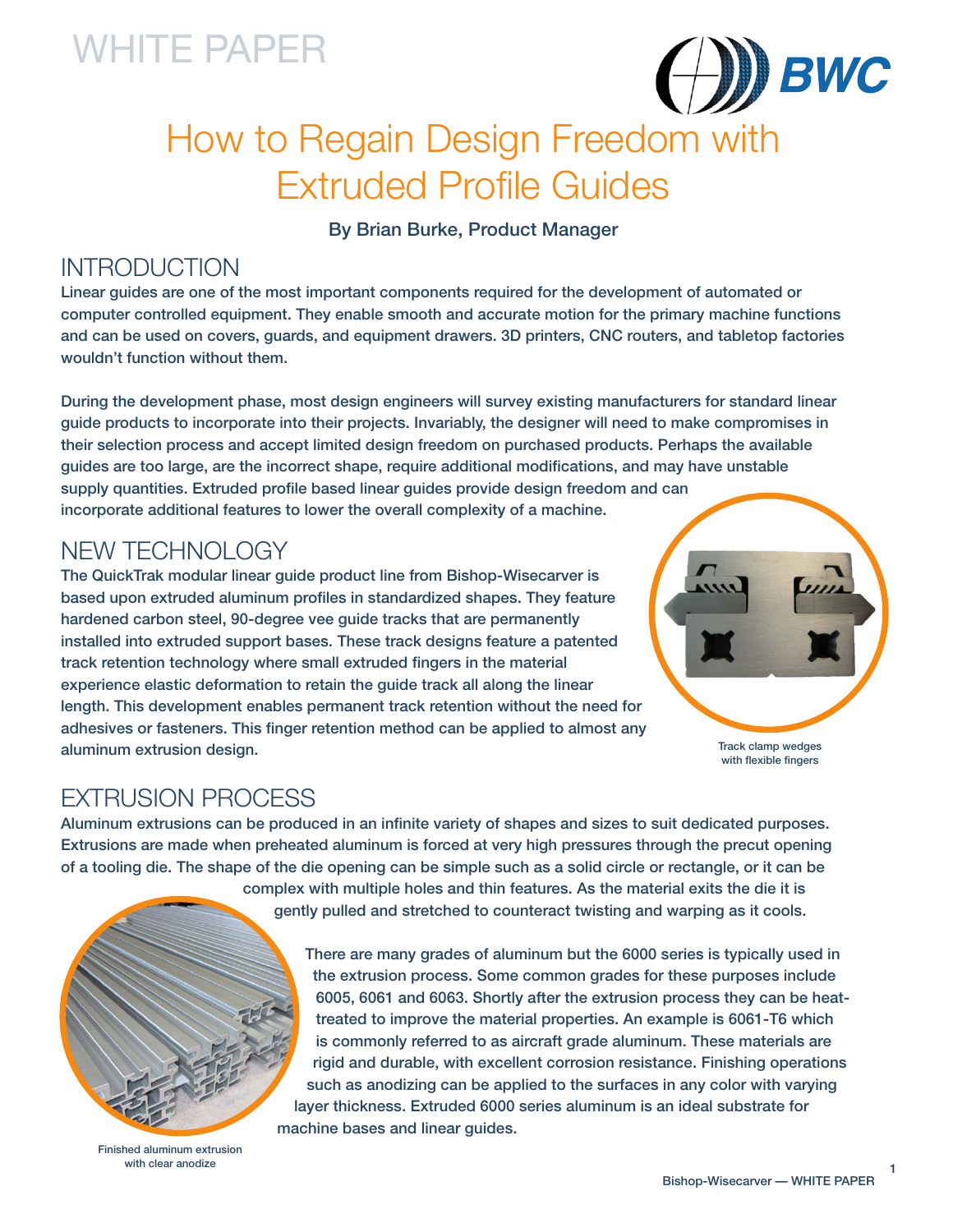

## MACHINE BUILDING BLOCKS

The primary motion axes of CNC routers, 3D printers and other machines can be fabricated from aluminum profile extrusions, and they can be designed to accept hardened steel linear guide way vee tracks to make integrated linear guides. This concept enables design freedom and the ability to incorporate additional machine features into the profile extrusion. Machines produced with this methodology can be greatly simplified. This white paper highlights some of the major concepts and their benefits.

#### Lower Overall Cost



Installed linear guide tracks are inherently parallel

LoPro gantry system

The cost to assemble each machine can be greatly reduced because an extruded profile guide eliminates the need to install, align and adjust separate traditional linear guides. The time and labor required to complete the linear guide installation is reduced because extruded profile guides are supplied as complete sub-assemblies with the steel linear tracks already installed.

#### Reduced Bill of Material Complexity

Sourcing an extruded profile guide will reduce the number of items on a machine bill of materials. The linear guide components are integrated into the extruded beam and are a single component part. This can reduce the amount of engineering documentation

necessary and fewer parts will need to be inventoried and processed during the machine build cycle. Contrast this to the process of installing traditional linear guides using fastener hardware involving torque specifications and adhesive thread locking fluids. This reduction in complexity can result in a substantial cost savings.



Permanent assembly without adhesives or fasteners

### Flexibility in Length

Aluminum extrusions are made in a long and continuous process. Later, they are cut down to usable lengths. A family of machines can be designed around the same extrusion profile and each machine design can use various lengths for the motion axes. An example would be a CNC router machine that processes 4'x8' sheets of plywood. The same extruded profile guide could be used for both the X-axis and the Y-axis, typically in an X, X-Prime, Y gantry configuration. One machine of this design would use 20 feet or more of the same extrusion. A single production run of material can yield enough material to produce an entire family of various machine designs.

### Structural Integrity

Extruded profile guides can be manufactured with significant structural rigidity and enable the linear guides to be used in an unsupported fashion over large machine spans. This is ideal for large travel machines that process large work pieces. Several common machine X-X' Y Z configuration applications include gantry routers, CNC cutting tables, plasma tables, water jet machines, and laser cutting machines. Although a larger beam design with

more cross-sectional area is required, it is not uncommon to span unsupported over 10 feet or more. Beam deflection calculations can be provided as needed.

2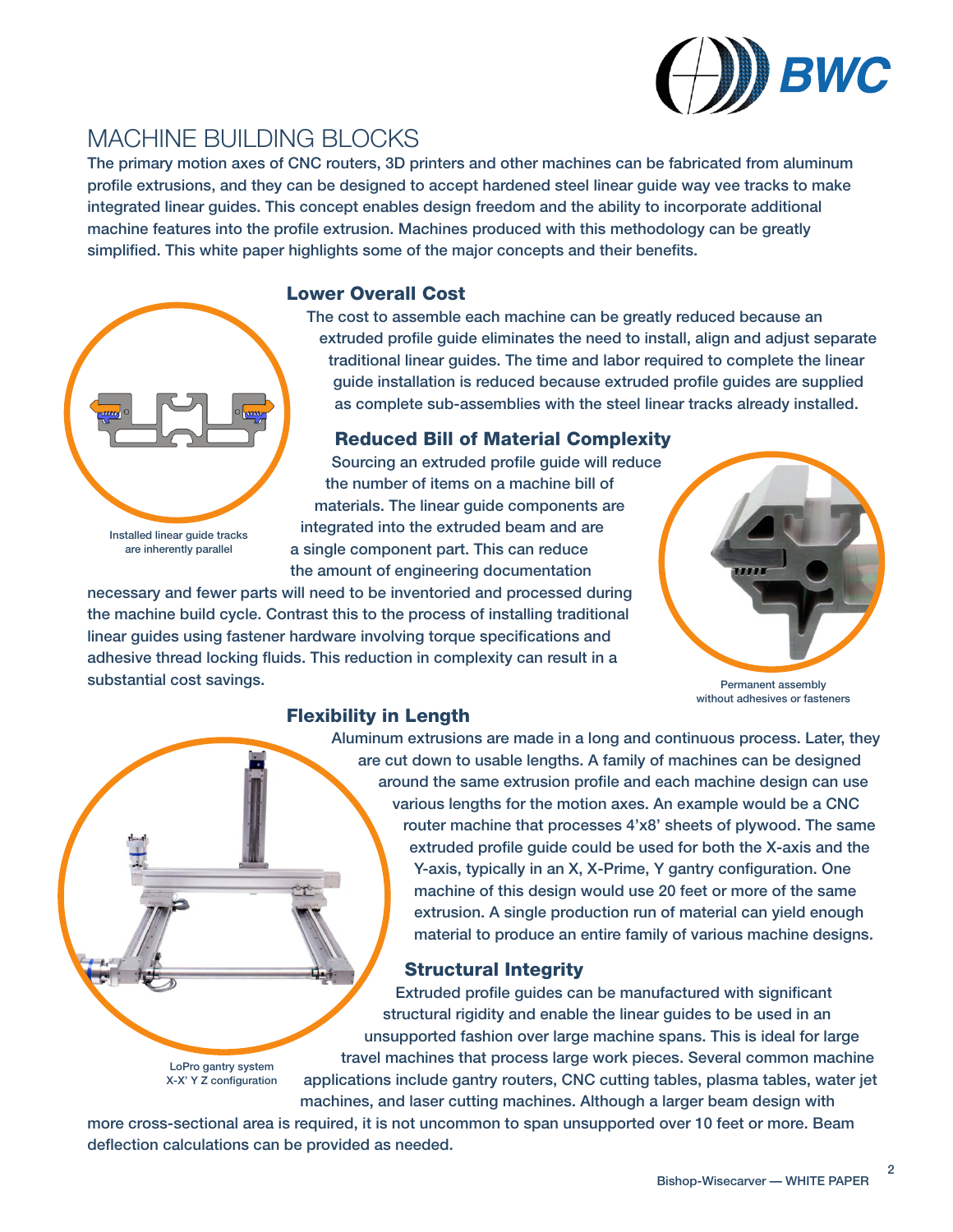

## DESIGN IDEAS AND FEATURES

There are many possible features that can be designed into a single extruded profile. Each feature can serve a variety of purposes. Most design features are functional and are intended to provide a means of attaching additional components. However, some features can be used simply for their form and to provide aesthetically pleasing shapes. One example is to include small ripples, or ridges, on larger extruded surfaces to break up space and make it more pleasing to the eye. Some of the major useful design features that can be extruded into shape are outlined below.

#### Extruded Features: T-Slots



T-slots are useful. Their utility is self-evident. They have been used on machinery for more than a century. Vertical knee mills and CNC machines have t-slots on the working table surfaces for attaching a variety of fixtures and work pieces. T-nuts and bolts are used in the t-slots to attach material. Extruded t-slot features can be easily incorporated into a design and they provide a means of attachment anywhere along the length of the extrusion. T-slots can be used for attaching the extruded profile guide to a larger substrate such as a steel beam or a granite base. A t-slot feature can also be used to attach to other t-slots in the case where a machine is fabricated from t-slot profiles. Rubber feet, cable carriers, linear gear racks, covers, sheet metal brackets and other mechanical components can all be attached to t-slot features.

Extruded T-slot features

#### Extruded Features: Cavities

Aluminum extrusions are typically produced by an extrusion company and sold by the pound. The design of the tooling die is measured in total square inches of opening, enabling a simple calculation to determine the pounds per foot of the resulting product. Companies that provide the extrusion will have a minimum amount, measured in pounds, or in linear length, to produce a batch of extrusion. A minimum batch could have a wide variation in final linear length based upon the cross-sectional area of the tooling die. A profile with holes, voids, and thin sections will have a lower cross-sectional area and will be of lower weight per foot. These holes and internal shapes on the extrusion can serve useful purposes. In the case of linear motion applications, internal cavities can be used as a void for belt or chain returns, can hold internal wiring, or can be designed simply to reduce the weight.



Cavity design for even wall thickness

#### Extruded Features: Holes



Threaded holes for attachment

Round cavities, or other similar shapes can be included in the extrusion die design. These features are particularly useful when they are sized for secondary thread tapping. The ability to thread tap an extrusion provides many possible benefits. The end threads can be used as attachment points for brackets and enable multi-axis gantry configurations. Threaded holes can also be used for attaching end caps, end seals, or other finishing materials. In some applications, an extruded hole can be used to convey pressurized fluids or gas such as high pressure air because the necessary fittings can be easily attached at these locations.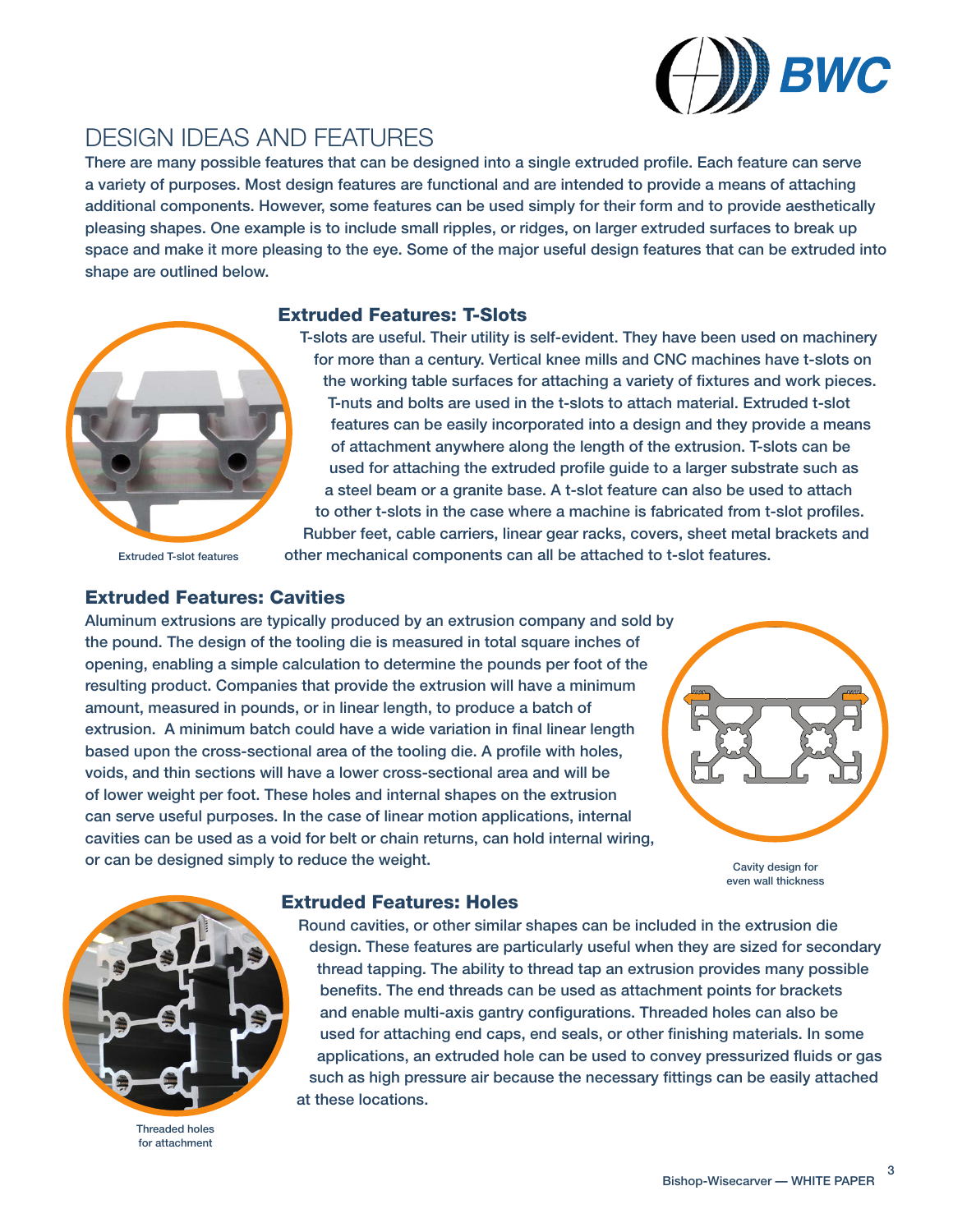

### Extruded Features: Power Transmission

Extruded profile guides can be designed to incorporate specific areas for attaching power transmission components such as linear gear racks. Typically, a flat section of the extrusion is used with a small reference edge to simplify alignment. A secondary machining operation to add threaded holes down the linear length may be required for attaching the gear rack. Other possible alternatives to attach the gear rack include using high strength adhesives, or mounting over t-slot features. Integrating the location for gear rack attachment into the extrusion ensures that the vee guide surfaces are parallel to the power transmission components making for a compact and simplified motion axis sub-assembly.

### Extruded Features: Feedback

Another useful design feature for extruded profile guides is specific geometry for



Rack located on reference edge and attached via t-nuts

to the machine control system. Similar to the attachment of gear racks for power transmission, a flat area with a reference edge can be incorporated for locating and adhering the linear tape encoder. The addition of an encoder will provide position feedback to the machine control system.

### Extruded Features: Cable Carriers & Wire Ducts

Internal or external features can be incorporated for attaching cable carriers or wire ducting to simplify the electrical requirements of a machine. These features can be simple such as machined threaded holes, or can be complex such as extruded ripples for specific wire diameters. It is also possible to have a secondary extrusion attach to the primary extrusion to act as a wire duct lid.

INTELLECTUAL PROPERTY

Location for attaching linear encoder

When you design and source an extruded profile guide that is specific to your machine application, you maintain control of the intellectual property. Your competitors will not be able to easily copy your design or simply purchase the same parts that you do from the same suppliers. The extrusion tooling die used to produce your profile is yours. You take control of the supply chain and will not be subjected to backorder or inventory shortages from the manufacturer. Additionally, your design will

attaching linear tape encoders to provide position feedback

never be subject to a manufacturer discontinuing the product line.

# PRODUCTION VOLUMES

Initially it may sound prohibitive to source a custom, application specific extruded profile guide but the required minimum order quantities are much lower than most engineers expect. The minimum extrusion run is set at 100 meters, or about 330 feet of material. This would be too much material for a one time project, but for many machine build scenarios this minimum quantity is quite accommodating. In the previous CNC router machine example that processes 4'x8' plywood sheets requires around 20 linear feet. With a minimum amount of extrusion at 330 feet, and using 20 feet per machine build, only 16 machines can be made. Typical machine builders are working toward machine builds in lifetime quantities of several hundred. This is plenty of opportunity to consume the minimum amount of extrusion.



Production quantity of extruded profile guides

4